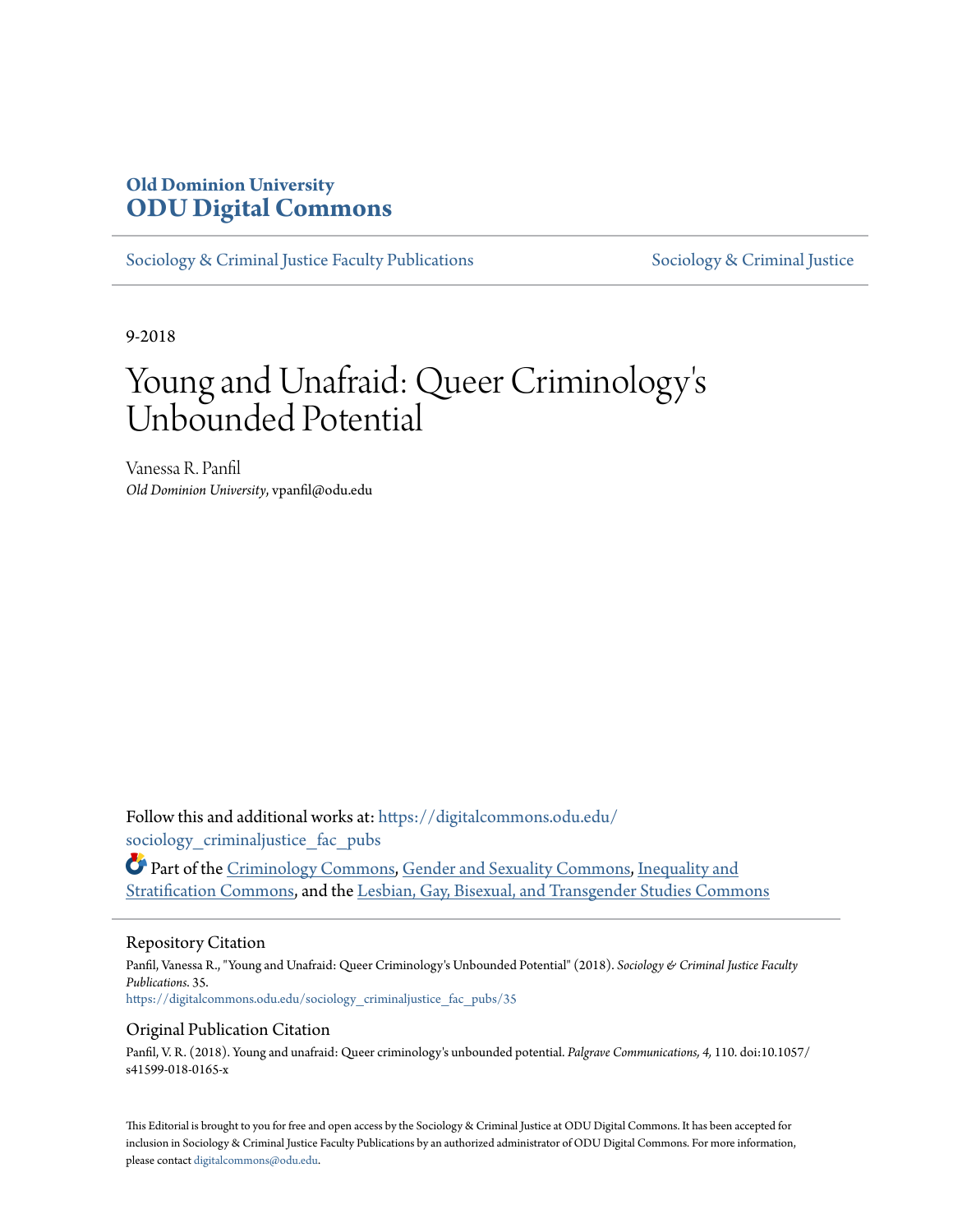

DOI: 10.1057/s41599-018-0165-x **OPEN**

# Young and unafraid: queer criminology's unbounded potential

Vanessa R. Panfi[l](http://orcid.org/0000-0002-3005-4726)<sup>o 1</sup>

# ABSTRACT

Queer criminology, a fairly young subfield, deals with matters of import for sexual and gender minorities, particularly LGBTQ+ populations. Areas of interest include reducing invisibility and inequity, though these pursuits can sometimes be accompanied with potential pitfalls or unintended consequences. This article provides an overview of the goals and considerations of queer criminology, while focusing on how to cultivate queer criminology's unbounded potential to help address pressing social problems. Several global issues of immediate concern for LGBTQ+ people are identified, such as criminalization and devaluation of their lives, which has resulted in their detainment and torture, persecution when they organize for their rights, overrepresentation in criminal justice settings, and even fatal violence. Included alongside these issues are strategies to produce meaningful work during what seems to be a time of imminent crisis. The author provides strong encouragement to fiercely pursue projects that can improve our understanding, and, ultimately, the lives of LGBTQ+ people.

<sup>&</sup>lt;sup>1</sup> Department of Sociology and Criminal Justice, Old Dominion University, Norfolk, VA 23529, USA. Correspondence and requests for materials should be addressed to V.R.P. (email: vpanfi[l@odu.edu](mailto:a4.3d))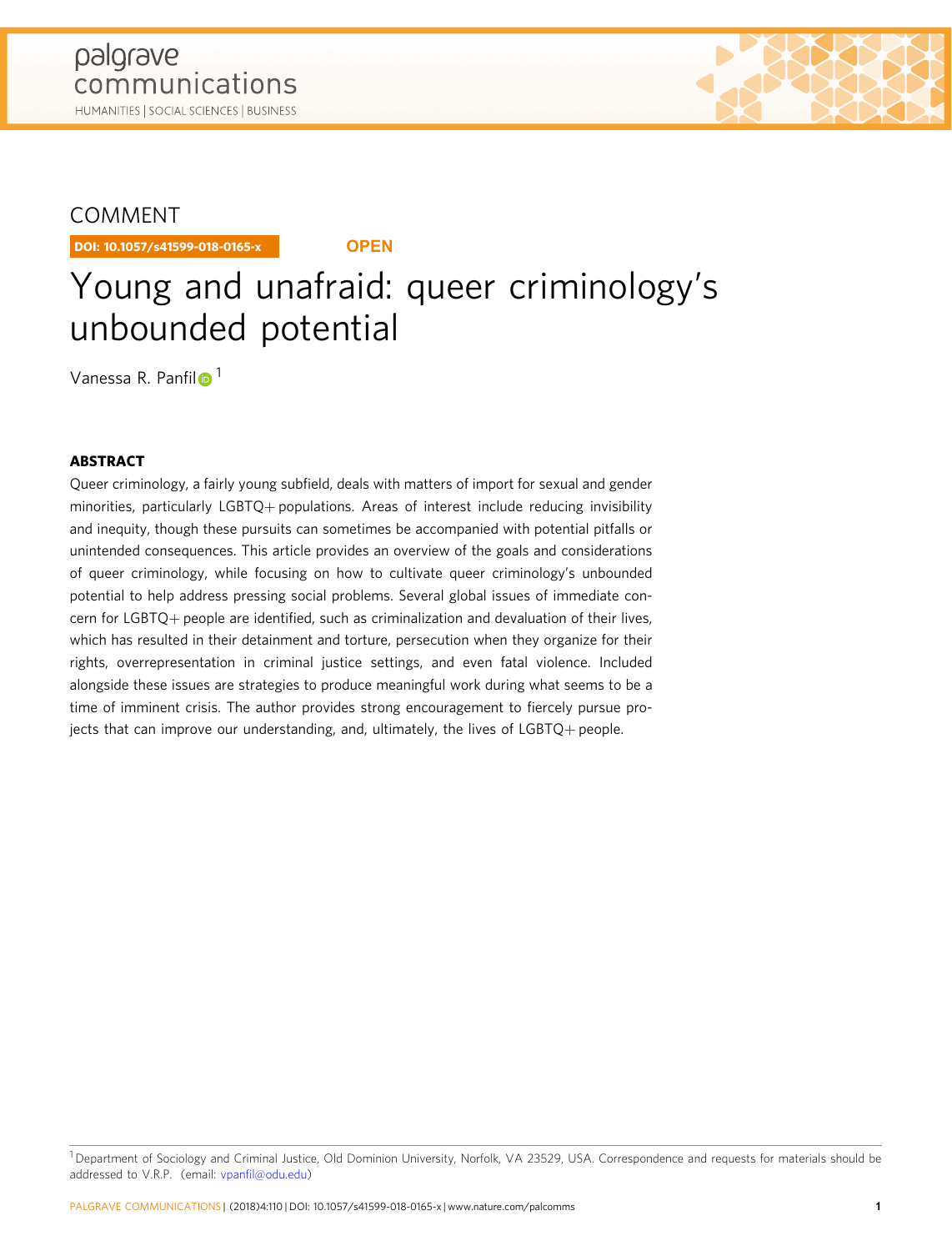#### Shared themes in queer criminology

The difference in queer criminology<br>there criminology focuses primarily on issues of import<br>for lesbian, gay, bisexual, transgender, queer, questioning,<br>there is the criminology such as their for lesbian, gay, bisexual, transgender, queer, questioning, intersex, and asexual (LGBTQ+) people, such as their experiences with crime, victimization, the criminal and juvenile justice systems, and as justice system actors. Thus, broader concepts that queer criminologists investigate include discrimination, harassment, safety, and fairness. Some would also argue for a more expansive version of "queer" that encompasses not just selfidentified LGBTQ+ people, but includes anyone who is outside of society's boundaries pertaining to sex, gender, or sexuality. This is a related reason for the plus sign  $(+)$  in the LGBTQ+ acronym, as "LGBTQ" and similar acronyms cannot meaningfully capture everyone. A major thread in queer criminological scholarship is reducing invisibility of LGBTQ+ people in these contexts, which could include: as victims, in the form of improved recordskeeping and integration of news coverage; as individuals navigating risk or seeking to avoid victimization or persecution; their overrepresentation and negative experiences in the juvenile and criminal justice systems; as criminal justice professionals who may break norms of paramilitary, hypermasculine organizations; and even as offenders. Many queer criminologists directly advocate for queer people's equity and dignity, and for resources to be allocated to improve their outcomes.

Queer criminology's growth has occurred primarily since 2000, with exponential growth happening from 2014 onward. Several full-length edited volumes (Peterson and Panfil, [2014;](#page-5-0) Dwyer et al., [2016](#page-5-0)), special issues of journals (Ball et al., [2014\)](#page-4-0), and monographs (Ball, [2016b](#page-4-0); Buist and Lenning, [2016](#page-4-0)) address queer criminology and its relevant topics. A complete bibliography of queer criminological work is beyond the scope of this piece, but a brief review of some recent queer criminological topics will be illustrative of the range of approaches under this umbrella.

Regarding disciplinary concerns, queer criminologists have traced the history of criminology and its heteronormative origins (Woods, [2014](#page-5-0)), argued for integrating queer theory into social science discourses (Ball, [2016b](#page-4-0)), and showed the lack of engagement with LGBTQ+ topics in criminology and criminal justice curricula (Cannon and Dirks-Linhorst, [2007\)](#page-4-0). Concerning victimization, topics have included hate crimes in a global context (Stotzer, [2014](#page-5-0)), how transgender women navigate their safety after experiencing hate violence (Perry and Dyck, [2014](#page-5-0)), and experiences with intrafamilial hate violence among gay men and lesbians (Asquith and Fox, [2016\)](#page-4-0), but has also critiqued hate crime laws (Meyer, [2014\)](#page-5-0). Research on the criminal and juvenile justice system experiences of LGBTQ+ people has explored how courts and corrections not only fail them, but cause harm (Mogul et al., [2011](#page-5-0)), the programmatic needs and requests of sexual minority youth (Belknap et al., [2014](#page-4-0)), and how transgender women housed in men's prisons build community and experience prison life (Sexton and Jenness, [2016\)](#page-5-0). Policing research is also well-represented, such as tracing the history of policing queer people and asking whether progressive policies can emerge (Dwyer and Tomsen, [2016](#page-5-0)), assessing the effectiveness of police liaison programs meant to serve LGBTQ+ communities (Dwyer et al., [2017](#page-5-0)), and describing how gay and lesbian police officers navigate their occupation (Colvin, [2012\)](#page-4-0). Queer criminology has even explored contexts of offending, such as youth weaponscarrying (Button and Worthen, [2017\)](#page-4-0), how gay gang members construct identity through crime and gang membership (Panfil, [2017\)](#page-5-0), and the dynamics of same-sex intimate partner violence (Messinger, [2017\)](#page-5-0).

#### Unbounded potential

Among queer criminological circles, there has been some debate about its intellectual heritage, or what branch of criminology it

falls under. For example, some might argue queer criminology is squarely within critical criminology, which "includes a variety of progressive, humanistic, and radical perspectives" (Kauzlarich, [2018,](#page-5-0) p. 14) that challenge dominant understandings of the contours of crime and criminal justice. Critical perspectives that can be queered also include cultural criminology, with its interest in subcultures, situated meanings and identities, resistance, space/ place, and risk and embodiment (Hayward and Young, [2004](#page-5-0)), not to mention a very early call for a "queered criminology" originating in an edited volume setting forth agendas for cultural criminology (Ferrell and Sanders, [1995](#page-5-0)). In contrast, others might suggest that it falls within the purview of feminist criminology, since gender and sexuality have long been foci of this tradition (see, e.g., Daly, [1994](#page-5-0)), and it has arguably included LGBTQ+ people more consistently than any other criminological subfield. There are practical implications for this debate about where queer criminology "lives" within the context of a larger disciplinary structure. For example, scholars may use indicators to help guide them as to where to send manuscripts, such as to Feminist Criminology versus Critical Criminology, or for which divisions of professional organizations they should perform service. All of these streams of criminology have legitimate claims to helping develop queer criminological work.

Personally, I am not interested in figuring out one exclusive "home" for queer criminology, especially as different projects have contributions to make within critical, cultural, or feminist criminology—or elsewhere! In fact, I have argued before that queer criminology, or at least attention to the experiences of LGBTQ+ populations, is of central importance to the larger discipline (Panfil and Miller, [2014](#page-5-0)), and queer criminologists should strive to make at least some of their work accessible to and conversant with mainstream, even orthodox, criminology. Recent examples of this include queer criminologists' integrations of recognizable criminological concepts such as the "criminal career" (e.g., Asquith et al., [2017\)](#page-4-0) or testing well-known criminological theories including general strain theory (e.g., Button and Worthen, [2017](#page-4-0)). And, there are ways forward that would not abandon a critical queer criminology at the discipline's margins, but would still be active in dialoguing with mainstream criminology in the hopes of "pointing out how its well-entrenched heteronormative and positivistic bad habits are holding it back," such that we queer criminologists can help make criminology "a better discipline" (Dalton, [2016,](#page-4-0) p. 30; original emphasis).

Furthermore, work that makes meaningful contributions to our knowledge about the safety and well-being of LGBTQ+ people may not appear in criminological outlets. One example is research on unnecessary surgical modification of intersex infants and children: although these surgeries are advised against by patient support groups and various human rights organizations and have been shown to cause both mental and physical harm, they continue to be performed daily in the U.S. (Davis and Murphy, [2013](#page-5-0)). Part of queer criminology's unbounded potential is its ability to answer questions of import in today's diverse world. Thus, in a more general sense, in order to do queer criminological work, I argue that scholars should not feel constrained by deep-seated disciplinary norms or politics that have systematically excluded LGBTQ+ people from humanistic and nuanced exploration.

To assume that queer criminology only has contributions to make to academic contexts would be selling it wildly short. Queer criminological work should dialogue not just with the broader field or related interdisciplinary fields, but with the public and community institutions. Many LGBTQ+ people who are not academics, but who still experience what it is like to live as a queer person daily, are very interested in trends of violence against queer people or political moves to restrict their rights, and the implications this has on health and well-being. We need to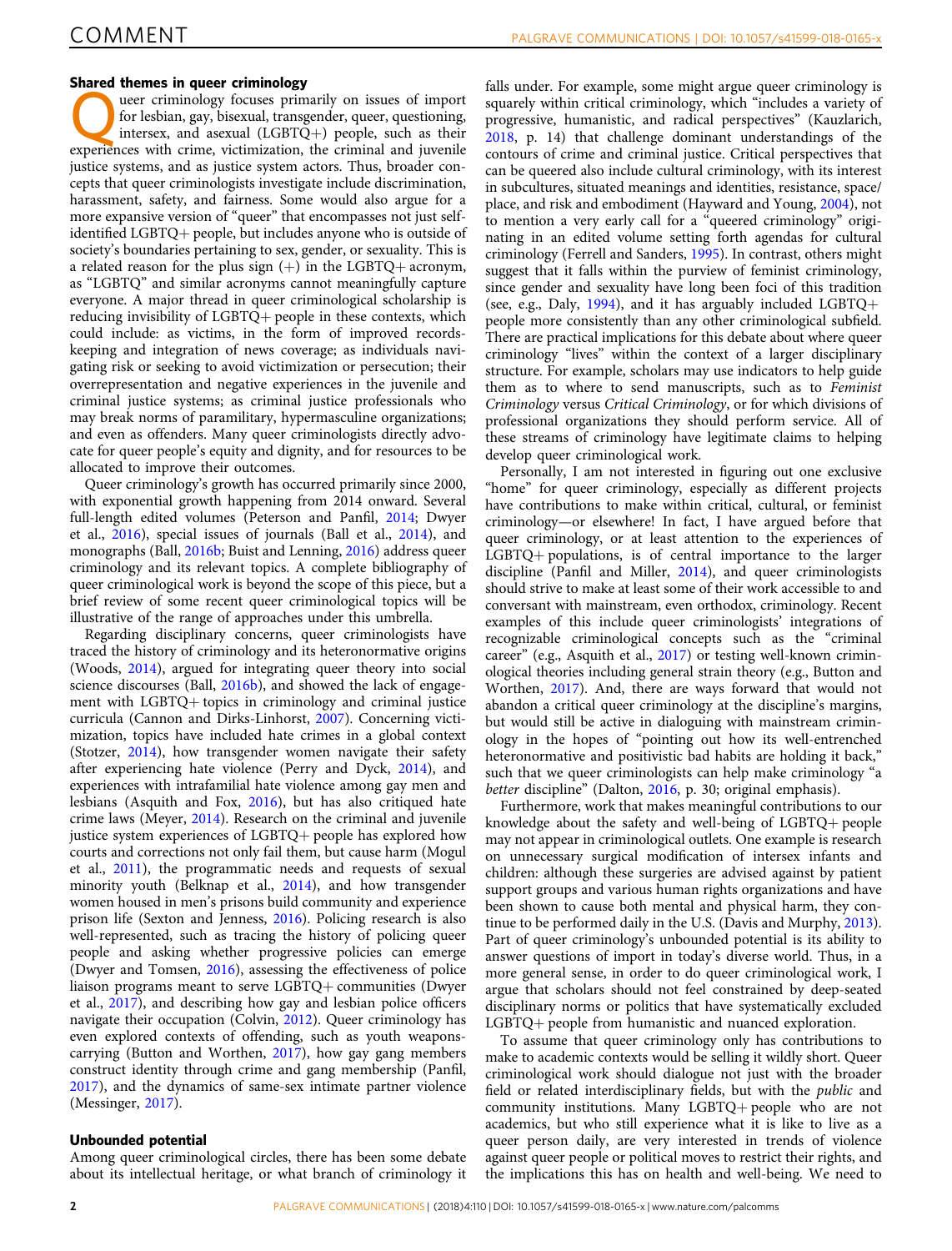better utilize public criminology to get information out to the communities that could benefit from it, through social media, community forums, press releases, standard websites, and potentially even open access academic journals.

Related to this point of encouraging public criminology and collaboration with community organizations, work on many queer criminological topics exists largely within the public realm already. In fact, much of what we know on topics such as state mistreatment of LGBTQ+ people, fatal violence against transgender women, and experiences of queer people in the criminal and juvenile justice systems comes from the grey literature reports from organizations that conduct research and release it on their own or outside of academic or commercial publishers. Thus, much information about LGBTQ+ populations' experiences with crime and justice, especially the experiences of LGBTQ+ people of color, comes not from academics, but from organizations or associations doing work on the ground. These include Human Rights Watch, Amnesty International, GLSEN (the Gay, Lesbian, and Straight Education Network), National Center for Lesbian Rights, Human Rights Campaign, Trans People of Color Coalition, the National Coalition of Anti-Violence Programs, Center for American Progress, the Movement Advancement Project, and Black and Pink.

The unbounded potential of queer criminology also exists at the intersection of activism and scholarship. This could be conceived of outside the academy, such as scholars engaging in community organizing or volunteerism. However, scholars can also participate in activism through traditional academic acts such as research, teaching, and service—queer criminology as activism (Ball, [2016a\)](#page-4-0). Indeed, a diverse group of queer criminologists themselves note the importance of framing certain disciplinary acts as advocacy, and allowing our scholarship to inform our advocacy and vice versa (Dwyer and Panfil, [2017](#page-5-0)).

#### Of immediate concern

LGBTQ+ people have faced many challenges globally throughout history, and several contemporary revelations are particularly disturbing and concerning. For example, global news media has reported on suspected instances of queer people being systematically rounded up, detained, tortured, "disappeared," and/or killed en masse—in modern-day Chechnya, for instance (Rainsford, [2017\)](#page-5-0). Similarly, it is disconcerting when leaders of republics, such as those of Iran or Chechnya, say, "In Iran, we don't have homosexuals like in your country [the U.S.]" (Goldman, [2007\)](#page-5-0), or that there are no gay people in Chechnya (Rainsford, [2017](#page-5-0)). Although these statements are likely related to issues of visibility combined with those leaders' goals for social desirability, it also raises unsettling questions about what efforts are being taken to ensure that no gay people exist in their respective locales. Human rights organizations have uncovered state torture and ill-treatment of LGBTQ+ people in countries across the world, in both the global North and the global South (Amnesty International, [2001](#page-4-0)).

In addition, it is estimated that nearly 80 countries have laws criminalizing same-sex sexual contact (Itaborahy and Zhu, [2013](#page-5-0)). Others have laws that dictate guidelines for self-presentation (such as no "cross-dressing") or sexual contact (such as prohibiting "sodomy") that may not explicitly mention LGBTQ+ people, but are often used to target their daily lives. In some of these countries, many of which are located in the global South, LGBTQ+ rights activists face extreme stigma and violence. They have been doxxed (their addresses/phone numbers or other identifying information released through local media), subjected to police harassment, targeted for interpersonal violence, and/or forced to flee. Several prominent activists, such as Brian

Williamson of Jamaica, Xulhaz Mannan of Bangladesh, and Eric Ohena Lembembe of Cameroon, were murdered after their pro-LGBTQ+ activities were publicized; these activists' lives and good works have been further devalued by victim blaming, and, in the latter two cases, a lack of sincere effort to bring a perpetrator to justice (for more details on each of these individuals' activism and their murders, see Asquith et al., [2018](#page-4-0)). Australian queer criminologists in particular are thus far leading the way in combining Southern criminology and queer criminology (e.g., Ball and Dwyer, [2018](#page-4-0)), but hopefully others will serve as allies and collaborators to scholars and advocates in the global South who are motivated to pursue this work.

A related concern that has received much attention in the United States is the incidence of fatal violence against transgender people, especially transgender women of color. Compared to all women, transgender women are estimated to be 4.3 times more likely to be murdered; furthermore, 93 percent of the known transgender homicide victims between 2013–2016 were people of color, three-quarters of whom were African American (HRC and TPOCC, [2016\)](#page-5-0). Just over two-thirds of all victims of anti-LGBTQ  $+$  or HIV-motivated hate violence homicides are transgender women of color (NCAVP, [2013\)](#page-5-0). Factors that contribute to this violence include misogyny, false and damaging cultural stereotypes of transgender people as "deceptive," and perceived support for so-called "trans panic" as a legal justification for homicide (Wodda and Panfil, [2015](#page-5-0)). Racist, misogynist, and transphobic cultural forces combine to create dangerous scenarios for transgender women of color, and interventions into these structural forces are vitally necessary.

Queer people, including young LGBTQ+ people, are not only overrepresented in the juvenile and criminal justice systems, but are underserved by social institutions because they are denied equal protection in education, housing, employment, and healthcare. For example, LGBTQ+ youths' percentages in the juvenile justice system are more than twice their proportion within the general youth population (Hunt and Moodie-Mills, [2012\)](#page-5-0). They may end up in the juvenile justice system through mechanisms such as the school-to-prison pipeline, where LGBTQ + youth are targeted for disciplinary infractions or exclusionary discipline (such as suspension, expulsion, or school transfer) related to their sexual orientation or gender expression (Burdge et al., [2014](#page-4-0)). They are also overcriminalized for activities such as engaging in age-appropriate sexual exploration with same-sex peers, or for their reactions to familial discord resulting from their LGBTQ+ identities (Majd et al., [2009\)](#page-5-0). Criminal processing system overreach manifests in many forms, but is perhaps especially egregious in the case of "walking while trans," where transgender people are arrested for suspicion of prostitution or other "quality of life" offenses simply for existing in certain areas or moving through space (Kellaway, [2015\)](#page-5-0). Institutions similarly fail to protect LGBTQ+ people; only 19 states in the U.S. prevent employment discrimination based on sexual orientation and gender identity (Bellis, [2017](#page-4-0)). Transgender and gender nonconforming people are especially vulnerable to discrimination in the workplace, which perpetuates inequality and can even lead to survival crimes (Walker et al., [2018](#page-5-0)). Furthermore, the current U. S. federal administration has taken steps to allow healthcare workers to refuse services on religious grounds or "conscience" objections, and it seems likely this will include being able to refuse services to LGBTQ+ people (Kodjak, [2018\)](#page-5-0). Because of the potential that LGBTQ+ people may be refused necessary healthcare services under government approval, this could soon be a state violence concern.

A caveat relevant to conducting queer criminological research is the risk of unintended consequences, such as our data being used to bolster administrative projects that further surveil,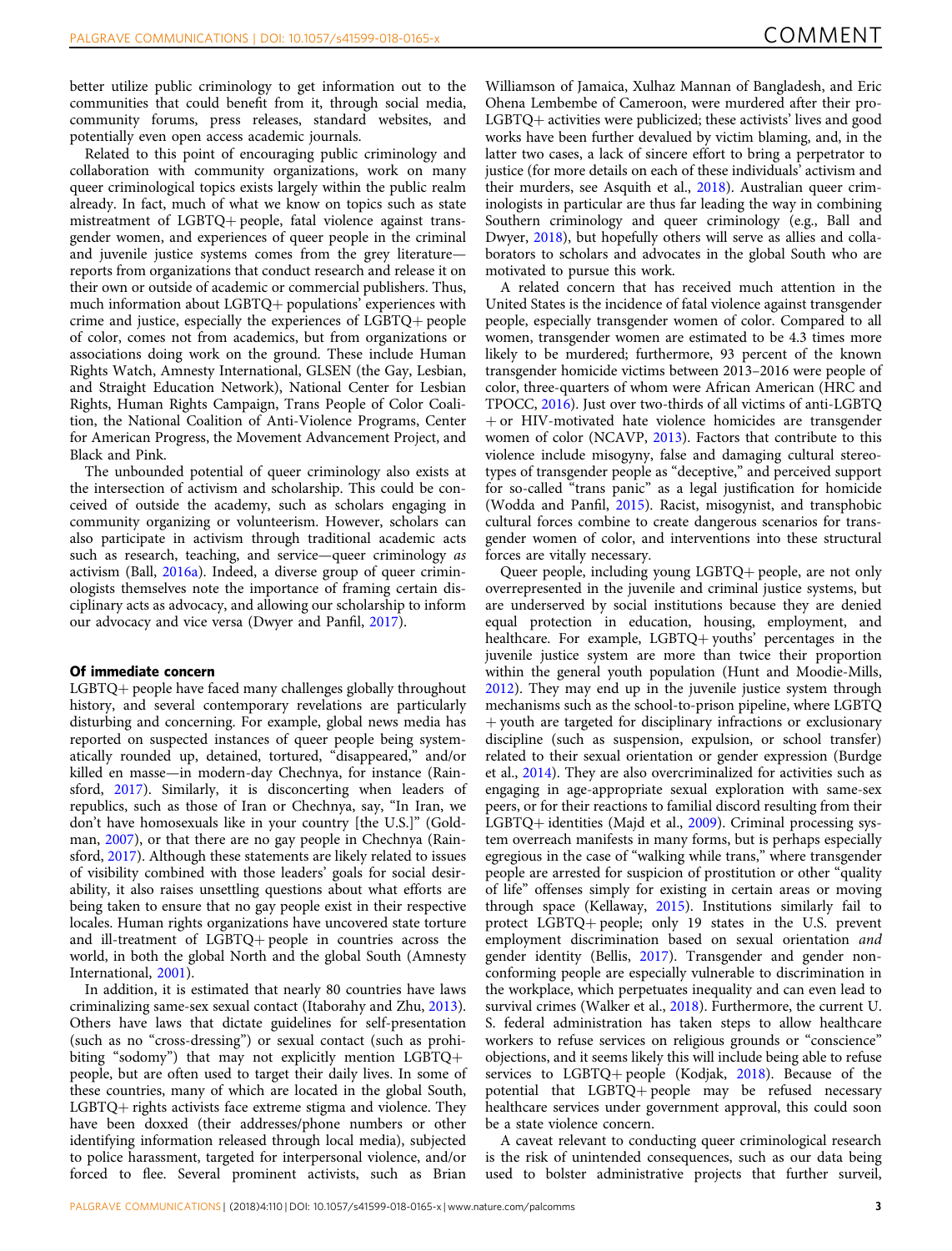<span id="page-4-0"></span>control, or criminalize LGBTQ+ people (Ball, 2014; see also Panfil, [2014](#page-5-0)). Because of the potential criminal justice system overreach mentioned prior, it is probably best to draw from the sensibilities of penal abolition as we proceed. After all, some scholars (e.g., Spade, [2013](#page-5-0)) have convincingly argued that we as queer scholars and community members should be hesitant to place our trust or resources in the same institutions that have historically marginalized and harmed people like us.

#### Meaningful work

The issues and topics that queer criminologists pursue constitute inherently meaningful work. Some projects may not seem to have an immediately obvious policy implication, such as work on identities, but any project that can shine light on LGBTQ+ people's experiences is valuable. Topics such as those I note directly above are priority areas in my own estimation, but my forthcoming and in-progress projects do not align with all of them. Many of us have our own topical areas of concern that we have been pursuing for years, and I do not mean to imply that we should abandon other work we are doing and take up those particular challenges. In fact, many pressures today may make us feel as though we should be working on something else altogether. Scholars committed to social justice are understandably shaken by both existential and immediate threats to the world order, such as concerns about nuclear warfare and democracy being in crisis. A sense of crisis can accelerate time and make us feel that we must speed up our research process as we race to catch up, but taking more of a "slow science" approach can help us proceed more deliberately and reliably (Werth and Ballestero, [2017](#page-5-0)). While I do not object to research being reactionary if it evaluates a legal, political, or social change, the projects we thought were crucial at one time in the very recent past are likely still crucial and should not be shelved, and research looking broadly at deeply ingrained societal power structures is still necessary. Similar and complementary sentiments have taken root among and been fostered by many scholars. For example, the 2018 Racial Democracy, Crime, and Justice Network's summer conference theme was "Staying on Course: Undertaking Crime and Justice Scholarship in an Anti-Science Era." Queer criminologists (and others) should keep doing the work we feel compelled to complete. Even if the work does not seem to be about an extremely pressing social issue relevant to the policy changes of the past couple of years, any queer criminology topic does not suddenly become unimportant in light of other crises. And, more specifically, in order to understand the potential impacts of forthcoming or unfolding policy, a baseline (of sorts) would serve us well. Learning about identities, experiences, activities, meanings, challenges, hopes, fears, personal agency, social support, and other factors in the lives of LGBTQ+ people will better allow us to make sense of how things are and how they could, or should, be. I am certain that we will value possessing diverse threads of scholarship when we are again able to weave larger tapestries.

#### A closing thought on privilege

Although I think the tide is turning as the discipline becomes more diverse and its boundaries are pushed, doing queer criminology is sometimes still seen as a gamble or capable of producing occupational hazards. I have met many graduate students and early career scholars who have been encouraged to "delavender" their CV, or advised that their work on queer people or sexuality was "career suicide," or told it was a niche topic. Clearly I do not believe these latter two to be true, and certainly would never have followed the advice provided in the former. For those of us who are able to achieve the discipline's normative markers of success (e.g., advanced degrees, publications, grants) and feel

institutionally secure, I hope we continue to use our privilege to work for us to aid others looking to contribute to queer criminology. I recognize that privilege (or the lack of it) can look very different depending on the type of academic institution, the scholar's career stage, whether they feel they are already a token, whether conducting queer criminological work would open them up to potentially damaging professional risk, and other factors. For those of us who can exercise our discretion, autonomy, and resources to pursue these lines of inquiry and have it not be to our detriment, we should recognize the advantageous position we are in and the unbounded potential that too affords us.

It is incumbent upon us to be fiercely committed and to cultivate allies where we can. Of course, I would also encourage people who have seniority and pull and who consider themselves to be LGBTQ+ allies to also become outspoken allies of queer criminology, and mentors to the primarily untenured and early career scholars who are undertaking this work. Queer criminology as a subfield is young, so I do not blame budding scholars or newcomers for feeling wary; more specifically, I do not begrudge them caution or being strategic. However, we must be unafraid enough to push forward. There is too much on the line.

Received: 30 April 2018 Accepted: 7 August 2018 Published online: 04 September 2018

#### **References**

- Amnesty International (2001) Crimes of hate, conspiracy of silence: torture and illtreatment based on sexual identity. Amnesty International Publications, London
- Asquith NL, Dwyer A, Simpson P (2017) A queer criminal career. Curr Issues Crim Justice 29:167–180
- Asquith NL, Fox CA (2016) No place like home: Intrafamilial hate crime against gay men and lesbians. In: Dwyer A, Ball M, Crofts T (eds) Queering criminology. Palgrave Macmillan, London, p 163–182
- Asquith NL, Panfil VR, Dwyer A (2018) LGBQ people and social justice. In: Roberson C (ed) Handbook of social, economic, and criminal justice. Routledge, New York, NY, p 141–156
- Ball M (2014) What's queer about queer criminology? In: Peterson D, Panfil VR (eds) Handbook of LGBT communities, crime, and justice. Springer, New York, NY, p 531–555
- Ball M (2016a) Queer criminology as activism. Crit Criminol 24:473–487
- Ball M (2016b) Queer theory and criminology: dangerous bedfellows? Palgrave, London
- Ball M, Dwyer A (2018) Queer criminology and the global south: setting queer and southern criminologies into dialogue. In: Carrington K, Hogg R, Scott J, Sozzo M (eds) Palgrave handbook of criminology and the global South. Palgrave Macmillan, Basingstoke, p 121–138
- Ball M, Buist CL, Woods JB (2014) Introduction to the special issue on queer/ing criminology: new directions and frameworks. Crit Criminol 22:1–4
- Belknap J, Holsinger K, Little JS (2014) Lesbian, gay, and bisexual youth incarcerated in delinquent facilities. In: Peterson D, Panfil VR (eds) Handbook of LGBT communities, crime, and justice. Springer, New York, NY, p 207–228
- Bellis R (2017) Here's everywhere in the U.S. you can still get fired for being gay or trans. [https://www.fastcompany.com/40456937/heres-everywhere-in-the-u-s](https://www.fastcompany.com/40456937/heres-everywhere-in-the-u-s-you-can-still-get-fired-for-being-gay-or-trans)you-can-still-get-fi[red-for-being-gay-or-trans.](https://www.fastcompany.com/40456937/heres-everywhere-in-the-u-s-you-can-still-get-fired-for-being-gay-or-trans) Accessed 30 April 2018
- Buist CL, Lenning E (2016) Queer criminology. Routledge, New York, NY
- Burdge H, Licona AC, Hyemingway ZT (2014) LGBTQ youth of color: discipline disparities, school push-out, and the school-to-prison pipeline. Gay-Straight Alliance Network, and Crossroads Collaborative at the University of Arizona, San Francisco, Tucson
- Button DM, Worthen MGF (2017) Applying a general strain theory framework to understand school weapon carrying among LGBQ and heterosexual youth. Criminology 55:806–832
- Cannon KD, Dirks-Linhorst PA (2007) How will they understand if we don't teach them? The status of criminal justice education on gay and lesbian issues. J Crim Justice Educ 17:262–278
- Colvin RA (2012) Gay and lesbian cops: diversity and effective policing. Lynne Reinner, Boulder
- Dalton D (2016) Reflections on the emergence, efficacy, and value of queer criminology. In: Dwyer A, Ball M, Crofts T (eds) Queering criminology. Palgrave Macmillan, London, p 15–35